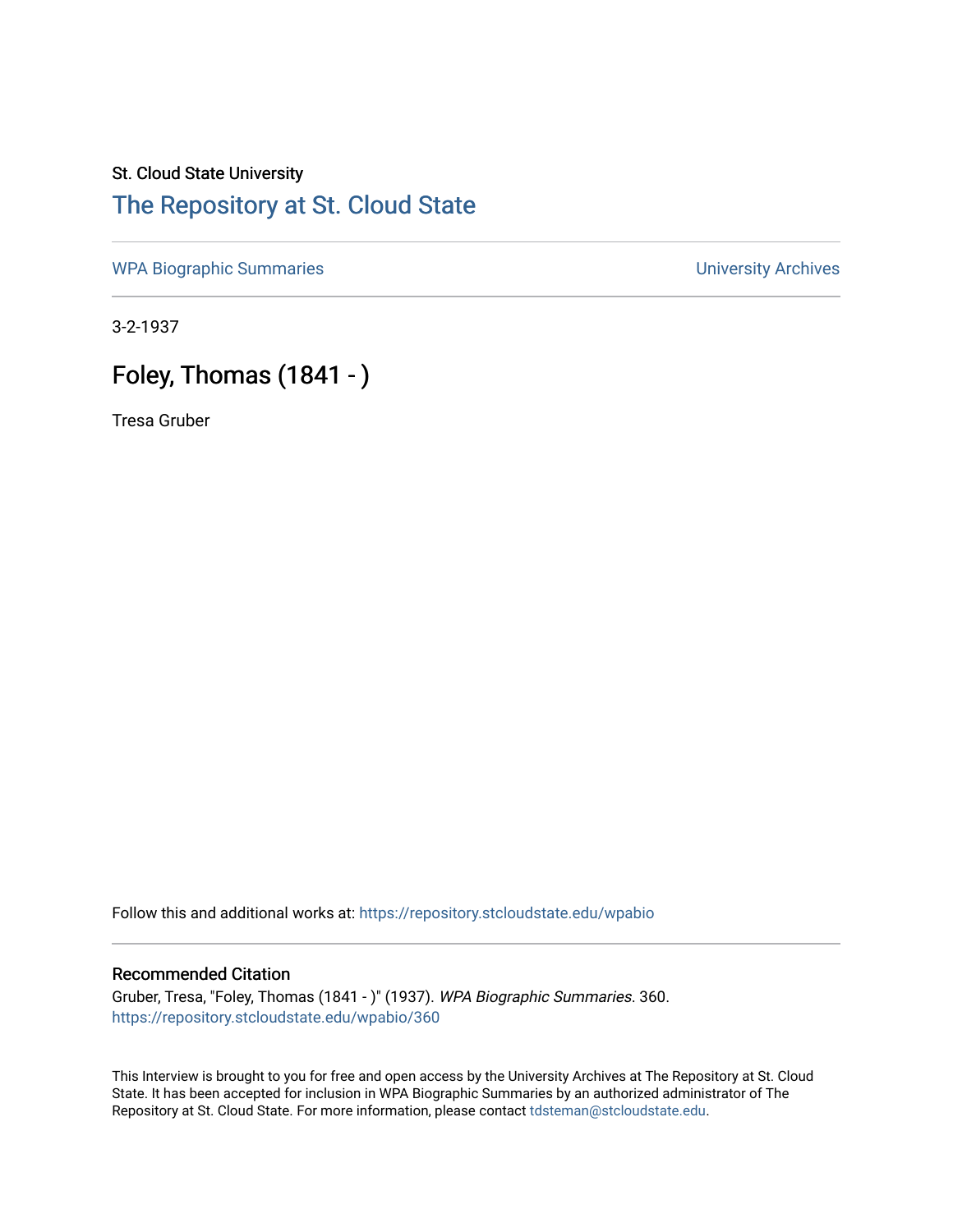FOLEY, THOMAS

 $\begin{array}{c}\n\mathcal{B}^{\text{max}}_{\text{max}} & \mathcal{B}^{\text{max}}_{\text{max}}\\
\mathcal{B}^{\text{max}}_{\text{max}} & \mathcal{B}^{\text{max}}_{\text{max}}\end{array}$ 

File  $\mathbb{N}_0$ .  $B-377$ 

Thomas Foley, wholesale grocer and railroad contractor, born in Lanark county, Ontario, in 1841, died in St. Paul. February 28, 1907. He came to the United States in 1879, and to Minnesota the same year, settling in St. Paul, was interested in lumbering and other lines of business at St. Cloud, Foley, Milaca, and elsewhere.

> Copied from: Minnesota Biographies Page 230<br>Date Copied: March 2, 1937 Copied by: Tresa Gruber